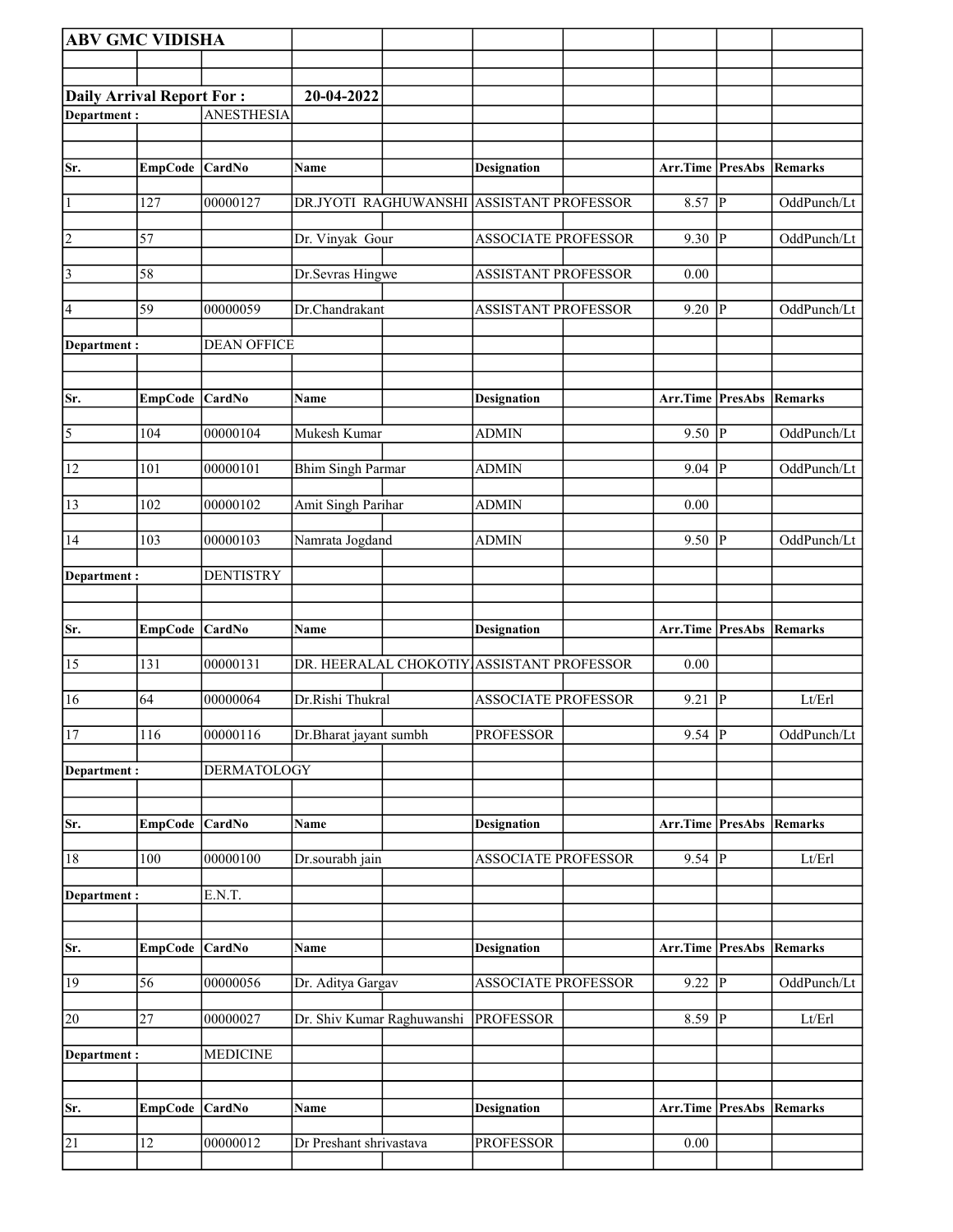| $\overline{22}$ | $\overline{30}$ | 00000030                 | Dr. Sandeep Aharwar                     | <b>ASSOCIATE PROFESSOR</b> | $9.30$ P                        |              | OddPunch/Lt    |
|-----------------|-----------------|--------------------------|-----------------------------------------|----------------------------|---------------------------------|--------------|----------------|
| 23              | 129             | 00000129                 | Dr. Mahendra pratap Singh               | <b>ASSISTANT PROFESSOR</b> | 8.15                            | P            | Erl            |
| 24              | 23              | 00000023                 | Dr. Arvind Chouhan                      | <b>ASSOCIATE PROFESSOR</b> | 0.00                            |              |                |
| 25              | 50              | 00000050                 | Dr.vinod Dangi                          | <b>ASSISTANT PROFESSOR</b> | $8.54$ P                        |              | Lt/Erl         |
| Department :    |                 | <b>OBST. &amp; GYNEE</b> |                                         |                            |                                 |              |                |
|                 |                 |                          |                                         |                            |                                 |              |                |
| Sr.             | <b>EmpCode</b>  | <b>CardNo</b>            | Name                                    | <b>Designation</b>         | Arr.Time PresAbs                |              | <b>Remarks</b> |
| 26              | 96              | 00000096                 | DR. Sudha Chourasia                     | <b>PROFESSOR</b>           | 10.13                           | P            | OddPunch/Lt    |
| 27              | 42              | 00000042                 | Dr. Mridula singh                       | <b>ASSISTANT PROFESSOR</b> | 0.00                            | <b>LEAVE</b> | <b>LEAVE</b>   |
| 28              | 41              | 00000041                 | Dr.Aarti sharma                         | <b>ASSOCIATE PROFESSOR</b> | 9.56 $ P $                      |              | OddPunch/Lt    |
| Department:     |                 | OPHTHALMOLOGY            |                                         |                            |                                 |              |                |
|                 |                 |                          |                                         |                            |                                 |              |                |
| Sr.             | EmpCode CardNo  |                          | Name                                    | Designation                | Arr.Time PresAbs                |              | Remarks        |
| 29              | 121             | 00000121                 | Dr.Nikhila Yadav                        | <b>ASSISTANT PROFESSOR</b> | $9.14$ P                        |              | OddPunch/Lt    |
| 30              | 120             | 00000120                 | Dr.Shivcharan Lal Chadravansh PROFESSOR |                            | 9.46                            | P            | OddPunch/Lt    |
| 31              | 46              | 00000046                 | Dr. Sapna Raghuwanshi                   | <b>ASSOCIATE PROFESSOR</b> | 0.00                            | <b>LEAVE</b> | <b>LEAVE</b>   |
| Department:     |                 | <b>ORTHOPEDICS</b>       |                                         |                            |                                 |              |                |
|                 |                 |                          |                                         |                            |                                 |              |                |
|                 |                 |                          |                                         |                            |                                 |              |                |
| Sr.             | EmpCode CardNo  |                          | Name                                    | <b>Designation</b>         | <b>Arr.Time PresAbs Remarks</b> |              |                |
| 32              | 123             | 00000123                 | Dr. Vipin kumar Mishraa                 | <b>ASSISTANT PROFESSOR</b> | $9.06$ P                        |              | Lt/Erl         |
| 33              | 124             | 00000124                 | Dr.Sunil Kirar                          | <b>ASSISTANT PROFESSOR</b> | 9.01                            | P            | Lt/Erl         |
| 34              | $\overline{55}$ | 00000055                 | Dr. Sanjay Upadhya                      | <b>ASSOCIATE PROFESSOR</b> | $9.30$ P                        |              | OddPunch/Lt    |
| $\overline{35}$ | 20              | 00000020                 | Dr. Sanat Singh                         | <b>ASSOCIATE PROFESSOR</b> | 0.00                            | <b>LEAVE</b> | <b>LEAVE</b>   |
| 36              | 10              | 00000010                 | Dr Atul varshney                        | <b>PROFESSOR</b>           | 9.43                            | P            | OddPunch/Lt    |
| Department:     |                 | <b>PEADITRICS</b>        |                                         |                            |                                 |              |                |
|                 |                 |                          |                                         |                            |                                 |              |                |
| Sr.             | EmpCode CardNo  |                          | Name                                    | <b>Designation</b>         | <b>Arr.Time PresAbs Remarks</b> |              |                |
| 37              | 61              | 00000061                 | Dr.Deepak K. Uikey                      | ASSOCIATE PROFESSOR        | $9.14 \overline{P}$             |              | OddPunch/Lt    |
| 38              | 19              | 00000019                 | Dr. D Sharad Gedam                      | ASSOCIATE PROFESSOR        | 0.00                            | <b>LEAVE</b> | <b>LEAVE</b>   |
| 39              | 9               | 00000009                 | Dr Neeti agarawal                       | <b>PROFESSOR</b>           | 9.23  P                         |              | OddPunch/Lt    |
| 40              | 44              | 00000044                 | Dr. Priya Gogia                         | <b>ASSISTANT PROFESSOR</b> | 0.00                            |              |                |
| 41              | 60              | 00000060                 | Dr.Shiv R.k. Dubey                      | <b>ASSISTANT PROFESSOR</b> | 0.00                            |              |                |
| Department :    |                 | <b>PSYCHIATRY</b>        |                                         |                            |                                 |              |                |
|                 |                 |                          |                                         |                            |                                 |              |                |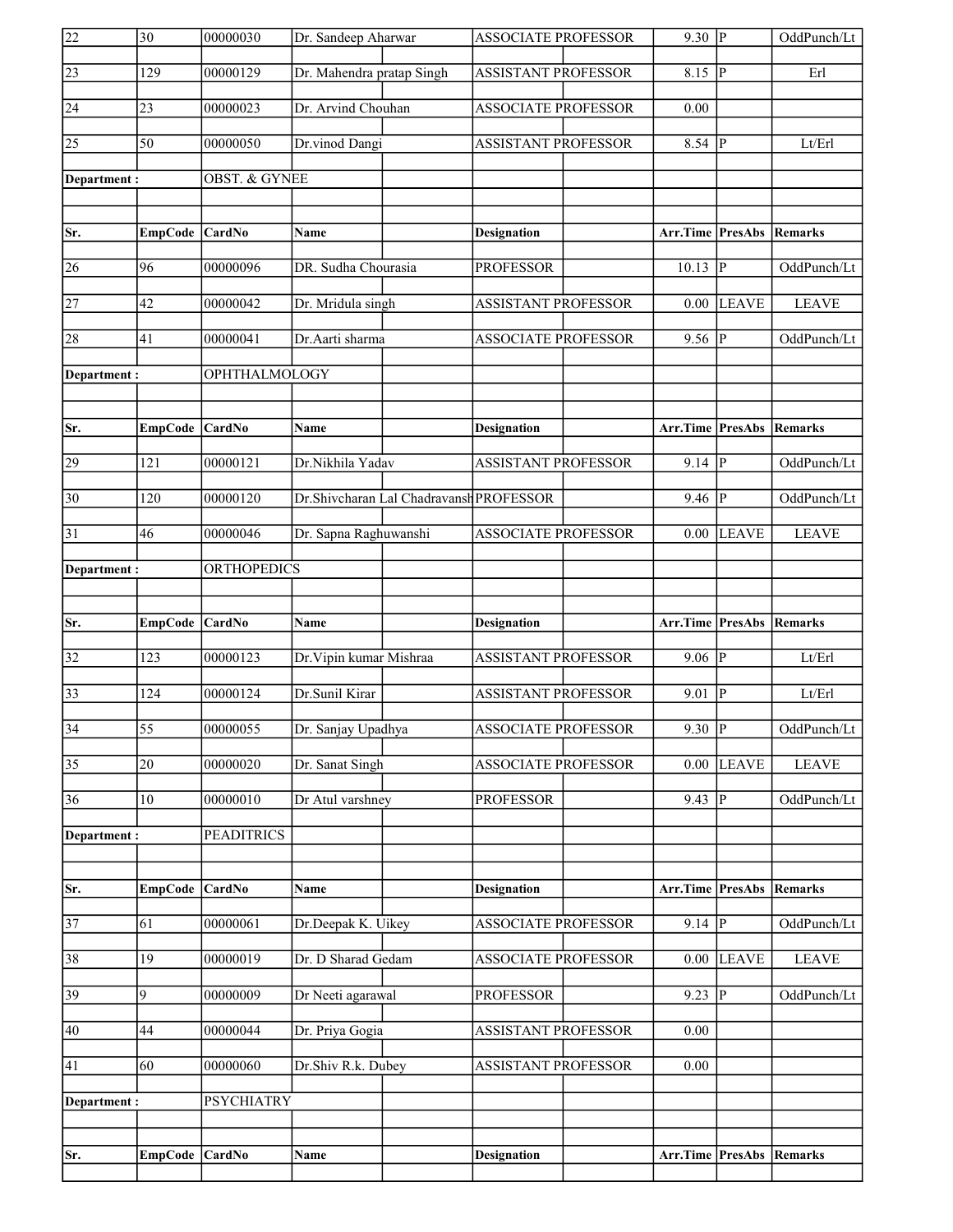| $\overline{42}$    | 65             | 00000065              | Dr Naresh solanki         |  | <b>ASSISTANT PROFESSOR</b> |  | $9.41$ P                |                | OddPunch/Lt |
|--------------------|----------------|-----------------------|---------------------------|--|----------------------------|--|-------------------------|----------------|-------------|
| Department:        |                | <b>RADIODIAGNOSIS</b> |                           |  |                            |  |                         |                |             |
|                    |                |                       |                           |  |                            |  |                         |                |             |
| Sr.                | <b>EmpCode</b> | CardNo                | Name                      |  | <b>Designation</b>         |  | <b>Arr.Time PresAbs</b> |                | Remarks     |
| 43                 | 109            | 00000109              | Dr.Rahil kumar Sharma     |  | <b>ASSISTANT PROFESSOR</b> |  | 9.41                    | $\overline{P}$ | OddPunch/Lt |
| <b>Department:</b> |                | <b>SURGERY</b>        |                           |  |                            |  |                         |                |             |
| Sr.                | EmpCode CardNo |                       | Name                      |  | <b>Designation</b>         |  | Arr.Time PresAbs        |                | Remarks     |
| 44                 | 67             | 00000067              | Dr. Kamlesh Singh Mourya  |  | <b>ASSISTANT PROFESSOR</b> |  | 0.00                    |                |             |
| 45                 | 66             | 00000066              | Dr. sandeep K. Arihwar    |  | <b>ASSISTANT PROFESSOR</b> |  | $9.11$ P                |                | OddPunch/Lt |
| 46                 | 107            | 00000107              | Dr.Ishant kumar Chourasia |  | <b>ASSOCIATE PROFESSOR</b> |  | 0.00                    |                |             |
| 47                 | 117            | 00000117              | Dr.Arvind Diwakaer        |  | <b>ASSOCIATE PROFESSOR</b> |  | 9.43  P                 |                | OddPunch/Lt |
| 48                 | 132            | 00000132              | DR.AKASH JAIN             |  | <b>ASSISTANT PROFESSOR</b> |  | 0.00                    |                |             |
| 49                 | 26             | 00000026              | Dr. Pradeep BalmikI       |  | <b>ASSOCIATE PROFESSOR</b> |  | 9.38 P                  |                | OddPunch/Lt |
| 50                 | 21             | 00000021              | Dr. Raj Kishor Singh      |  | <b>ASSOCIATE PROFESSOR</b> |  | 9.41                    | P              | OddPunch/Lt |
| $\overline{51}$    | 11             | 00000011              | Dr Dharmdas paramhans     |  | <b>PROFESSOR</b>           |  | 0.00                    | lod            | <b>OD</b>   |
| Department:        |                | T.B. & CHEST          |                           |  |                            |  |                         |                |             |
| Sr.                | EmpCode CardNo |                       | Name                      |  | <b>Designation</b>         |  | Arr.Time PresAbs        |                | Remarks     |
|                    |                |                       |                           |  |                            |  |                         |                |             |
| $\overline{52}$    | 122            | 00000122              | Dr.Ratan kumar            |  | <b>PROFESSOR</b>           |  | $9.05$ P                |                | OddPunch/Lt |
| $\overline{53}$    | 62             | 00000062              | Dr.Ajay Upadhyay          |  | <b>ASSISTANT PROFESSOR</b> |  | $9.33$ P                |                | OddPunch/Lt |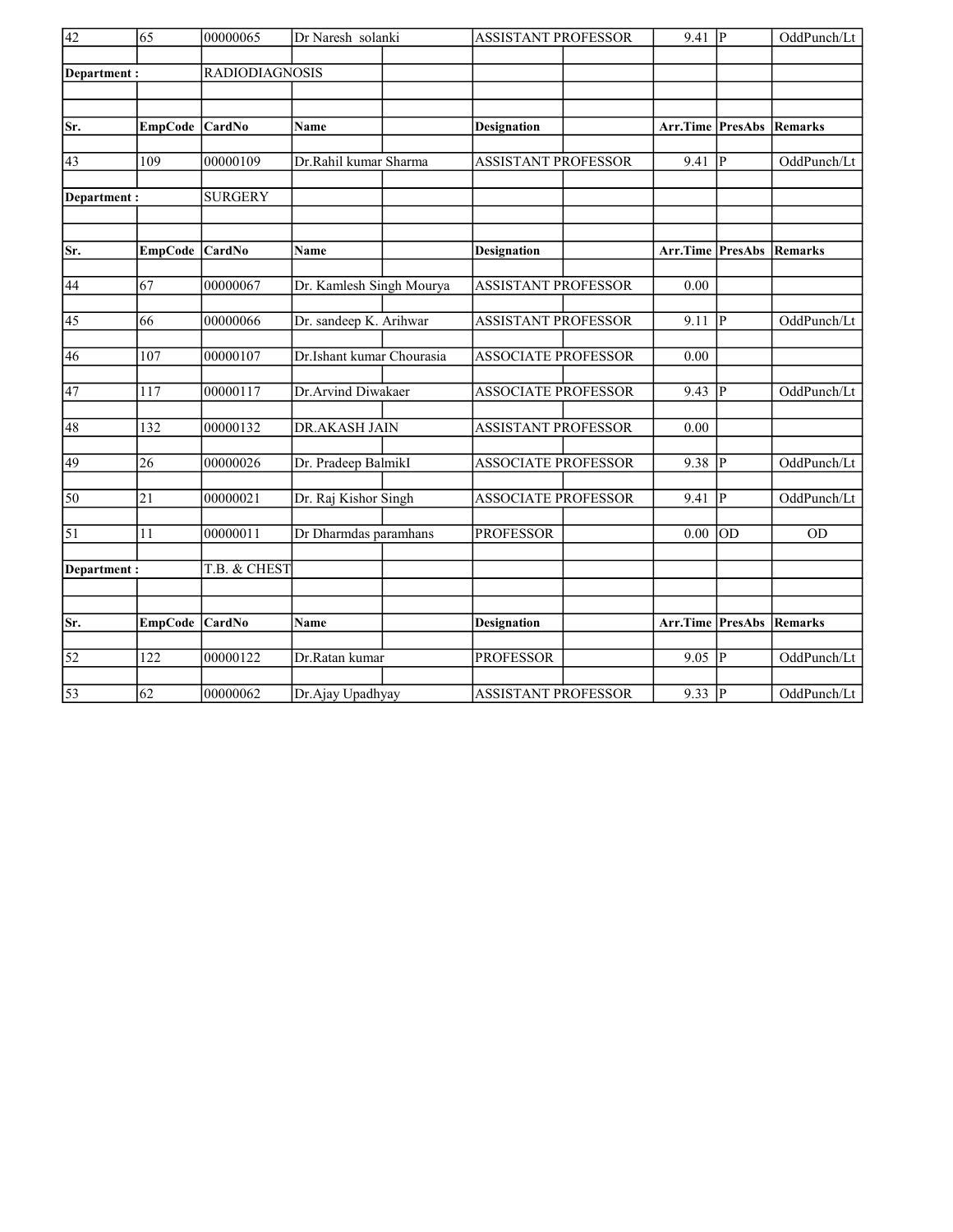|                 | <b>ABV GMC VIDISHA</b>           |                           |                            |                            |                         |                |                |
|-----------------|----------------------------------|---------------------------|----------------------------|----------------------------|-------------------------|----------------|----------------|
|                 |                                  |                           |                            |                            |                         |                |                |
|                 | <b>Daily Arrival Report For:</b> |                           | 20-04-2022                 |                            |                         |                |                |
| Department:     |                                  | <b>ANATOMY</b>            |                            |                            |                         |                |                |
|                 |                                  |                           |                            |                            |                         |                |                |
| Sr.             | <b>EmpCode</b>                   | <b>CardNo</b>             | Name                       | <b>Designation</b>         | Arr.Time PresAbs        |                | <b>Remarks</b> |
| $\vert$ 1       | 111                              | 00000111                  | DR. OM PRAKASH GAUR        | <b>DEMONSTRATOR</b>        | 9.43                    | P              | OddPunch/Lt    |
| $\overline{2}$  | 49                               | 00000049                  | Dr. Harsh Kumar Chawre     | <b>ASSISTANT PROFESSOR</b> | 0.00                    |                |                |
| 3               | 1                                | 00000001                  | DR. RASHMI DEOPUJARI       | <b>PROFESSOR</b>           | 9.56  P                 |                | OddPunch/Lt    |
| $\vert 4$       | 76                               | 00000076                  | Dr. Sujata Netam           | <b>DEMONSTRATOR</b>        | $0.00\,$                | LEAVE'         | <b>LEAVE</b>   |
| $\overline{5}$  | 75                               | 00000075                  | Dr Garima pardhi           | <b>ASSISTANT PROFESSOR</b> | 0.00                    |                |                |
| 6               | 31                               | 00000031                  | Dr. Manisha Vijaywargiya   | <b>ASSISTANT PROFESSOR</b> | 9.52                    | <sup> </sup> P | OddPunch/Lt    |
| 7               | 14                               | 00000014                  | Dr. Naina Wakode           | <b>ASSOCIATE PROFESSOR</b> | 9.20                    | P              | OddPunch/Lt    |
|                 |                                  | <b>BIOCHEMISTRY</b>       |                            |                            |                         |                |                |
| Department:     |                                  |                           |                            |                            |                         |                |                |
|                 |                                  |                           |                            |                            |                         |                |                |
| Sr.             | <b>EmpCode</b>                   | CardNo                    | Name                       | <b>Designation</b>         | <b>Arr.Time PresAbs</b> |                | <b>Remarks</b> |
| 8               | 72                               | 00000072                  | Dr. Shubhangi Anand Kale   | <b>DEMONSTRATOR</b>        | 9.59                    | IР             | OddPunch/Lt    |
| $\overline{9}$  | 81                               | 00000081                  | Dr Vandana singh           | <b>DEMONSTRATOR</b>        | 0.00                    |                |                |
| 10              | 33                               | 00000033                  | Dr. Sankalp kumar Tripathi | <b>ASSISTANT PROFESSOR</b> | 9.08                    | lР             | OddPunch/Lt    |
| 11              | 16                               | 00000016                  | Dr. Vaishali Jain          | <b>PROFESSOR</b>           | 0.00                    |                |                |
| $\sqrt{12}$     | 77                               | 00000077                  | Dr. Poonam Singh           | <b>DEMONSTRATOR</b>        | 9.55                    | P              | OddPunch/Lt    |
| 13              | 114                              | 00000114                  | DR. BHAGWAN SINGH          | <b>DEMONSTRATOR</b>        | 9.10 $  \overline{P}$   |                | OddPunch/Lt    |
| Department:     |                                  | <b>COMMUNITY MEDICINE</b> |                            |                            |                         |                |                |
|                 |                                  |                           |                            |                            |                         |                |                |
| Sr.             | EmpCode CardNo                   |                           | Name                       | <b>Designation</b>         | Arr.Time PresAbs        |                | Remarks        |
| 14              | 40                               | 00000040                  | Dr.Indu Jotsna Ekka        | <b>ASSISTANT PROFESSOR</b> | $9.52$ P                |                | OddPunch/Lt    |
| 15              | 52                               | 00000052                  | Dr. Yogesh Shukla          | <b>ASSISTANT PROFESSOR</b> | 0.00                    | <b>LEAVE</b>   | <b>LEAVE</b>   |
| 16              | 24                               | 00000024                  | Dr. Richa Nigam            | <b>ASSOCIATE PROFESSOR</b> | 9.47                    | $\overline{P}$ | OddPunch/Lt    |
| <sup>17</sup>   | 119                              | 00000119                  | Dr.Shailendra Meena        | <b>ASSISTANT PROFESSOR</b> | 0.00                    |                |                |
| 18              | 36                               | 00000036                  | Dr.Neeraj Khare            | <b>ASSISTANT PROFESSOR</b> | 0.00                    |                |                |
| 19              | 118                              | 00000118                  | Shobhana yadav             | <b>DEMONSTRATOR</b>        | $9.28$ P                |                | OddPunch/Lt    |
| 20              | $\overline{37}$                  | 00000037                  | Dr.Akansha jain            | <b>ASSISTANT PROFESSOR</b> | 9.51                    | P              | OddPunch/Lt    |
| $\overline{21}$ | 113                              | 00000113                  | DR. ANIRUDH                | <b>DEMONSTRATOR</b>        | 9.01                    | <sup> </sup> P | OddPunch/Lt    |
| 22              | 18                               | 00000018                  | Dr. Vishal Jamra           | <b>ASSOCIATE PROFESSOR</b> | 8.55                    | lР             | OddPunch/Lt    |
| 23              | 80                               | 00000080                  | Dr.Nandini shukla          | <b>DEMONSTRATOR</b>        | $9.20$ P                |                | OddPunch/Lt    |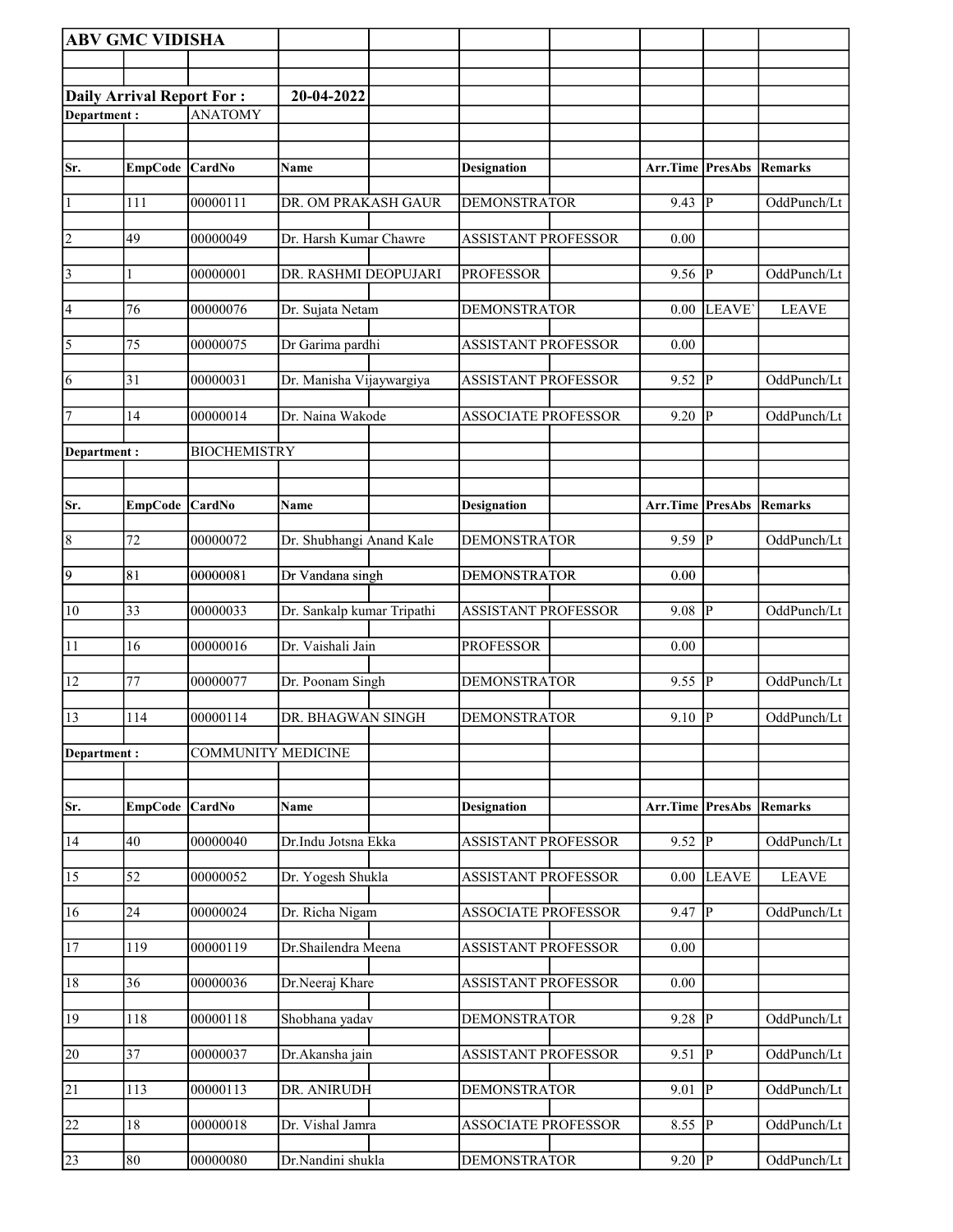| $\overline{24}$ | 82                      | 00000082                 | Dr. Ashish Upaddhyay        | <b>DEMONSTRATOR</b>        | 0.00                            | <b>LEAVE</b>   | <b>LEAVE</b>   |
|-----------------|-------------------------|--------------------------|-----------------------------|----------------------------|---------------------------------|----------------|----------------|
| $\overline{25}$ | 7                       | 00000007                 | Dr Sanjay agarawal          | <b>PROFESSOR</b>           | 9.47                            | P              | OddPunch/Lt    |
| Department:     |                         | <b>DEAN</b>              |                             |                            |                                 |                |                |
|                 |                         |                          |                             |                            |                                 |                |                |
| Sr.             | EmpCode CardNo          |                          | Name                        | <b>Designation</b>         | <b>Arr.Time PresAbs Remarks</b> |                |                |
| 26              | 97                      | 00000097                 | DR. Sunil Nandeshwar        | <b>DEAN</b>                | 0.00                            | lod            | <b>OD</b>      |
| Department:     |                         | <b>FORANSIC MEDICINE</b> |                             |                            |                                 |                |                |
|                 |                         |                          |                             |                            |                                 |                |                |
| Sr.             | <b>EmpCode</b>          | CardNo                   | Name                        | <b>Designation</b>         | <b>Arr.Time PresAbs</b>         |                | <b>Remarks</b> |
| 27              | 126                     | 00000126                 | Dr. Vivek kumar Chouksey    | <b>ASSISTANT PROFESSOR</b> | 8.51                            | lР             | OddPunch/Lt    |
| 28              | 85                      | 00000085                 | Dr. Sharad Dohare           | <b>DEMONSTRATOR</b>        | 9.53                            | P              | OddPunch/Lt    |
| 29              | $\overline{35}$         | 00000035                 | Dr. Narendra singh patel    | <b>ASSOCIATE PROFESSOR</b> | 9.53                            | lР             | OddPunch/Lt    |
| $\overline{30}$ | 54                      | 00000054                 | Dr.Manish Nigam             | <b>PROFESSOR</b>           | 8.22                            | IР             | OddPunch       |
| 31              | 112                     | 00000112                 | DR. POOJA TIWARI            | <b>DEMONSTRATOR</b>        | 8.41                            | P              | OddPunch/Lt    |
| Department :    |                         | MICROBIOLOGY             |                             |                            |                                 |                |                |
|                 |                         |                          |                             |                            |                                 |                |                |
| Sr.             | EmpCode CardNo          |                          | Name                        | <b>Designation</b>         | Arr.Time                        | <b>PresAbs</b> | Remarks        |
| 32              | 125                     | 00000125                 | DR.Himanshi Bansal          | <b>ASSISTANT PROFESSOR</b> | 9.24                            | <sup> p</sup>  | OddPunch/Lt    |
| 33              | $\overline{\mathbf{4}}$ | 00000004                 | Dr Avinash laghave          | <b>PROFESSOR</b>           | 9.47                            | <sup>1</sup> P | OddPunch/Lt    |
| $\overline{34}$ | 110                     | $000001\overline{10}$    | DR, RAGINI DANGI            | <b>DEMONSTRATOR</b>        | 8.56                            | lР             | OddPunch/Lt    |
| $\overline{35}$ | 79                      | 00000079                 | Dr.Prashant kumar bhakoriya | <b>DEMONSTRATOR</b>        | 0.00                            |                |                |
| $\overline{36}$ | 106                     | 00000106                 | Dr.Aarti Jain               | <b>ASSOCIATE PROFESSOR</b> | 0.00                            |                |                |
| $\overline{37}$ | 88                      | 00000088                 | Dr. Sanjay Singh            | <b>ASSISTANT PROFESSOR</b> | 9.32   P                        |                | OddPunch/Lt    |
| Department:     |                         | PATHOLOGY                |                             |                            |                                 |                |                |
|                 |                         |                          |                             |                            |                                 |                |                |
| Sr.             | EmpCode CardNo          |                          | Name                        | <b>Designation</b>         | Arr.Time PresAbs                |                | <b>Remarks</b> |
| 38              | 78                      | 00000078                 | Dr. Rajnikant ahirwar       | <b>DEMONSTRATOR</b>        | $8.57$ P                        |                | OddPunch/Lt    |
| 39              | 84                      | 00000084                 | Dr. Sunil Nagar             | <b>DEMONSTRATOR</b>        | 0.00                            |                |                |
| 40              | 83                      | 00000083                 | Dr.Fuzail Ahmad             | <b>DEMONSTRATOR</b>        | 0.00                            |                |                |
| 41              | 48                      | 00000048                 | Dr.Pratibha Meena           | <b>ASSISTANT PROFESSOR</b> | 0.00                            |                |                |
| 42              | 128                     | 00000128                 | DR.PREETI MANDLOI           | <b>ASSISTANT PROFESSOR</b> | $0.00\,$                        | <b>LEAVE</b>   | <b>LEAVE</b>   |
| 43              | 6                       | 00000006                 | Dr Gopal krishna sawke      | <b>PROFESSOR</b>           | 0.00                            |                |                |
| 44              | 51                      | 00000051                 | Dr. Lal Pranay singh        | <b>ASSISTANT PROFESSOR</b> | $9.24$ P                        |                | OddPunch/Lt    |
| $\overline{45}$ | 17                      | 00000017                 | Dr. Tina Rai                | <b>ASSOCIATE PROFESSOR</b> | 0.00                            |                |                |
|                 |                         |                          |                             |                            |                                 |                |                |